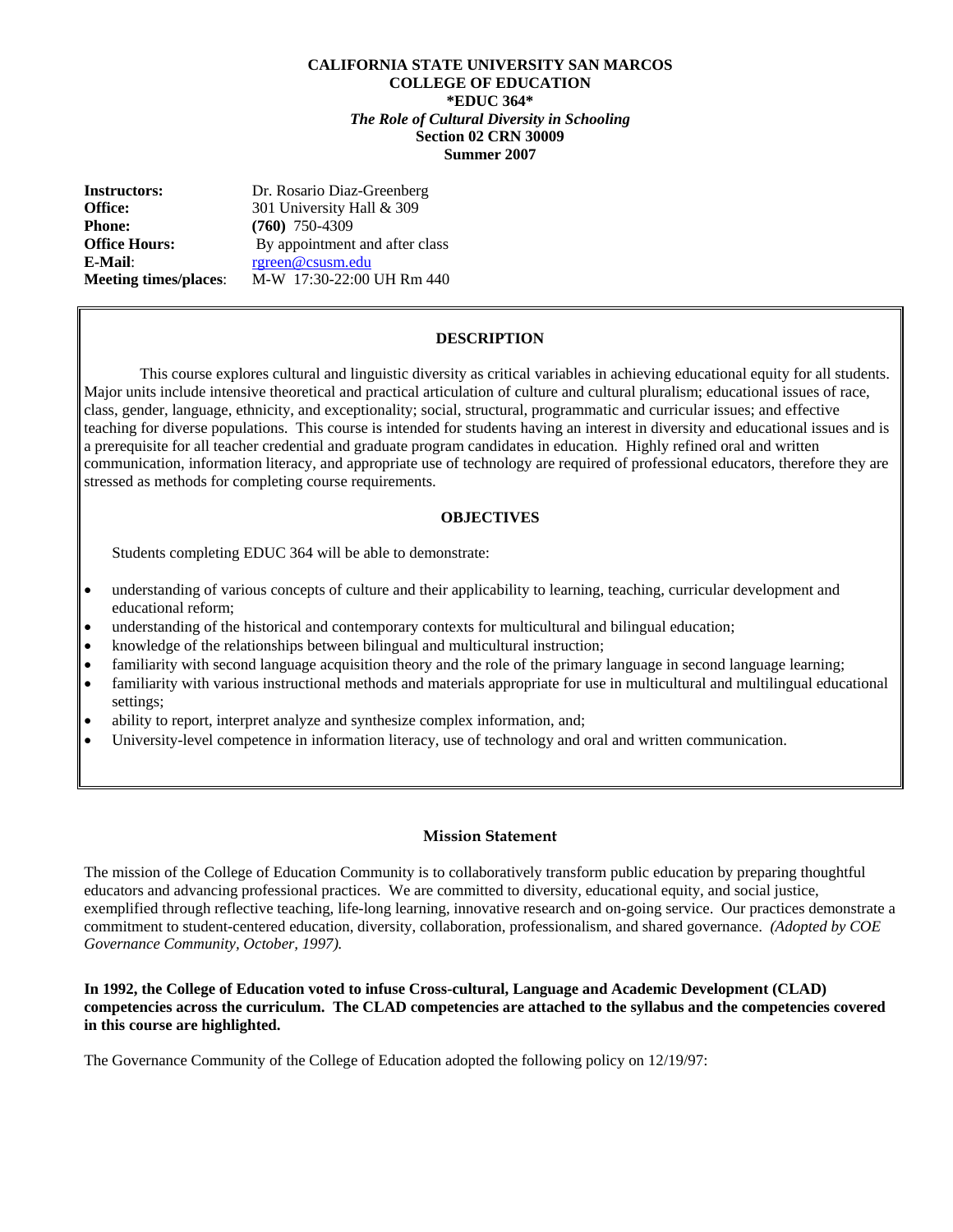#### **Attendance Policy**

Due to the dynamic and interactive nature of courses in the College of Education, all students are expected to attend all classes and participate actively. At a minimum, students must attend more than 80% of class time, or s/he **may not receive a passing grade** for the course at the discretion of the instructor. Individual instructors may adopt more stringent attendance requirements. Should the student have extenuating circumstances, s/he should contact the instructor as soon as possible.

 The course deals with complex material processed in a variety of ways. Structured interactions, group processes, oral presentations, guided discussion of readings, and self-disclosure exercises are the norm. **Students are expected to have read assigned materials by the date indicated in the syllabus, and should be prepared to discuss readings individually or in variously structured groups.** The degree of your engagement in these processes forms the basis for points assigned. Due to the fast paced and highly interactive nature of the course, regular attendance and full participation are expected: teaching and learning is difficult (if not impossible) if one is not present for and engaged in the process. Therefore, College Policy is amplified as follows:

1. Missing more than 1 class meetings will result in the reduction of one letter grade. 2. Arriving late or leaving early on more than two occasions will result in the reduction of one letter grade. 3. Illness and emergency circumstances will be negotiated on a case-by-case basis. Students are expected to establish appropriate personal, academic and career-ladder priorities. These measures should not be considered punitive. Rather, they should be viewed as taking appropriate individual responsibility for one's own learning in a democratic, collaborative and reciprocal-learning environment.

#### **GRADING**

*Grading Scale:* A=90, B=80-89, C+=77-79, C=73-76, C-=70-72, D+=67-69, D=63-66, D-=60-62, F=59 or lower. Plus or Minus will be given at the discretion of the instructors. Students taking EDUC 364 as a prerequisite for teacher credential and graduate programs are reminded that the College requires completion of this course with a C+ or higher.

 *Submission Schedule:* Work submitted within one week late will be reduced by one letter grade. Work received over one week late receives no credit.

*Grading Emphasis*:Each written assignment will be graded approximately 80% on content and context (detail, logic, synthesis of information, depth of analysis, etc.), and 20% on mechanics (grammar, syntax, spelling, format, uniformity of citation, etc.). All citations will use APA format.

## **GENERAL CONSIDERATIONS**

*Outcomes and Standards:* The context for and scope of this course is aligned with standards for the Cross-cultural Language and Academic Development (CLAD) endorsement, as articulated by the California Commission on Teacher Credentialing, and as approved by the faculty of the College of Education. Further consideration has been given to the alignment of standards for multicultural education as articulated by the National Council for Accreditation of Teacher Education (NCATE), the Interstate New Teacher Assessment and Support Consortium (INTASC), and the National Board for Professional Teaching Standards (NBPTS). Emphasis is placed on learning outcomes (what you know and can demonstrate) rather than on inputs (putting in "seat time", meeting minimum criteria for assignments, checking off tasks and activities), and how these outcomes correspond to your potential to enhance student learning as a new teacher.

Writing: In keeping with the All-University Writing Requirement, all three unit courses must have a writing component of at least 2,500 words (approx. 10 pages) which can be administered in a variety of ways. In EDUC 364 this requirement is met through personal narrative and family tree essays, research paper, and outcome assessment essay.

## **REQUIRED TEXTS**

- 1. See WebCT Resources / Lelyveld, J. Ed. (2001). *How Race is Lived in America: Pulling Together, Pulling Apart*. Henry Holt Company.
- 2. \*Spring, J. (2003). *Deculturalization and the Struggle for Equity (4th Edition).* New York, NY: The McGraw-Hill Companies, Inc.

#### **COMPETENCIES**

Teacher Performance Expectation (TPE) Competencies

This course is designed to help teachers seeking the Multiple or Single Subject(s) Credential to develop the skills, knowledge, and attitudes necessary to assist schools and districts in implementing an effective program for all students. The successful candidate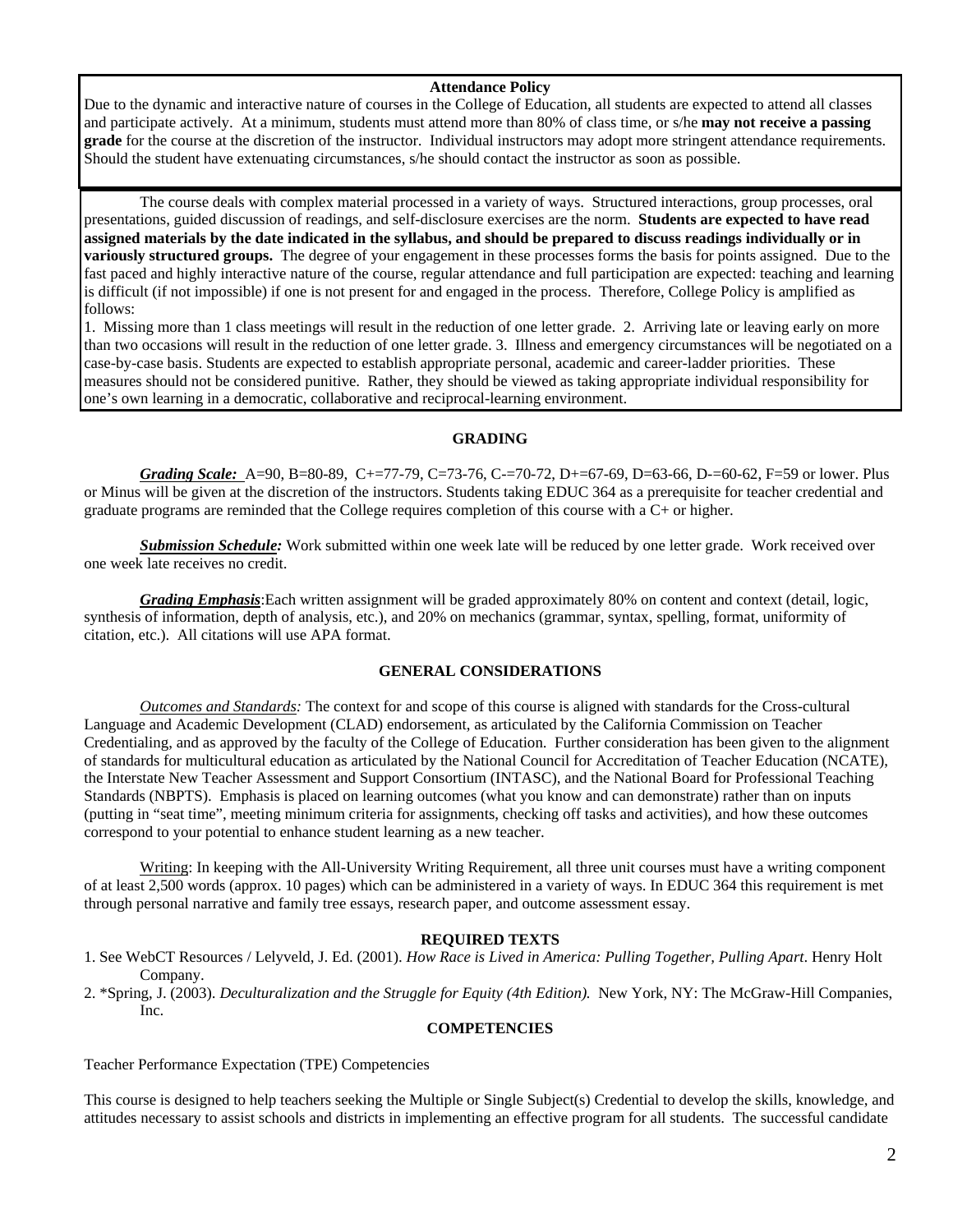will be able to merge theory and practice in order to realize a comprehensive and extensive educational program for all students. The course objectives, assignments, and assessments have been aligned with the CCTC standards for the Multiple and Single Subject(s) Credential. You can incorporate artifacts from this class into your final comprehensive portfolio. The following TPE is addressed in this course:

#### *TPE 15: Social Justice and Equity*

Teacher candidates will be able to identify issues of social justice and equity in the classroom to ensure equal outcomes for diverse students. They will be familiar with ideas, definitions, and major theorists in the fields of multicultural education, social reconstruction, and democratic education. Pluralism and divergent perspectives on educating students will be the foundation of designing effective lessons and instructional practices for diverse students. Candidates will understand when and how to collaborate with others, especially curriculum specialists, community leaders, and parents on preparing relevant and appropriate instructional activities, curricular units, and school structures that would provide equitable outcomes for students from different linguistic, cultural, and socio-economic backgrounds.

#### **COURSE REQUIREMENTS**

#### *Assignments:*

 All assignments are due on the dates indicated. Assignments must be typewritten/word processed, double-spaced and with standard margins. It is expected that all assignments will reflect university-level composition and exposition. Use of electronic spelling and grammar checking is encouraged. Assignments may be submitted via e-mail as text messages or enclosures. If you choose to submit your work electronically, please send it to the e-mail address indicated, to ensure timely receipt and response. Text should be readable by MS Word 97 minimum (Windows 95 minimum). If submitting in paper form, submit 2 copies of all work - one will be returned to you with comments and the other will be retained on file.

#### **1. Personal History and Family Background Assignment**: Examining your own culture (20 points).

 Write a narrative essay about your own life, describing the experiences that have shaped your views of race, culture, and issues of diversity. Reflect on your own experiences in terms of your cultural reference, your family background, your interactions with others unlike yourself, and other factors determined by your own circumstances and your upbringing. In this assignment, you will explore within yourself, and commit to written form, (1) your identity as a learner, (2) how this affects your potential as a teacher, (3) and your identity as a member of a particular cultural/racial/ethnic group. Include SPECIFIC examples of events and situations that you feel shaped your views on these issues. Be sure to situate your examples in the context of assumptions about schooling and education. To the extent possible, relate your experiences to the theory and praxis in readings, class discussions and activities.

 By researching and studying one's own background it is possible to gain an appreciation about ways in which we share many similarities and differences. In this assignment you are to construct a family 'tree' that includes as much information as you can gather about your family background including religious affiliation, ethnicity, culture, language(s), country of origin, education/occupation and any other information you think is of interest and value.

The format you use to illustrate the information is up to you. It can be as formal as genealogical tree or informal as a narrative. Of course the depth of this report is somewhat limited by time constraints, personal resources and any information you may have collected prior to this assignment. Please indicate these limitations on your report.

**2. Research Paper and Panel Presentation.** Examining multicultural/multilingual issues selected by each group (40 points written/15 points oral).

 In heterogeneous groups the students will develop, as a group, a multicultural research paper, which you will formally present. Your research should include at least 3 sources from the ERIC database, at least 3 sources from the Internet, at least 3 print media sources, and at least one of the texts used in class. References must be exclusive of one another. Your paper will include:

- 1. a cover page listing the title, a 2-3 paragraph/200 word abstract, full names of all group members
- 2. a narrative that describes the issue, including its historical context,
- 3. a description of why the issues is significant in the field of education,
- 4. your position on the issue and why you have taken that position,
- 5. a defense (rationale) for taking the position with appropriate references,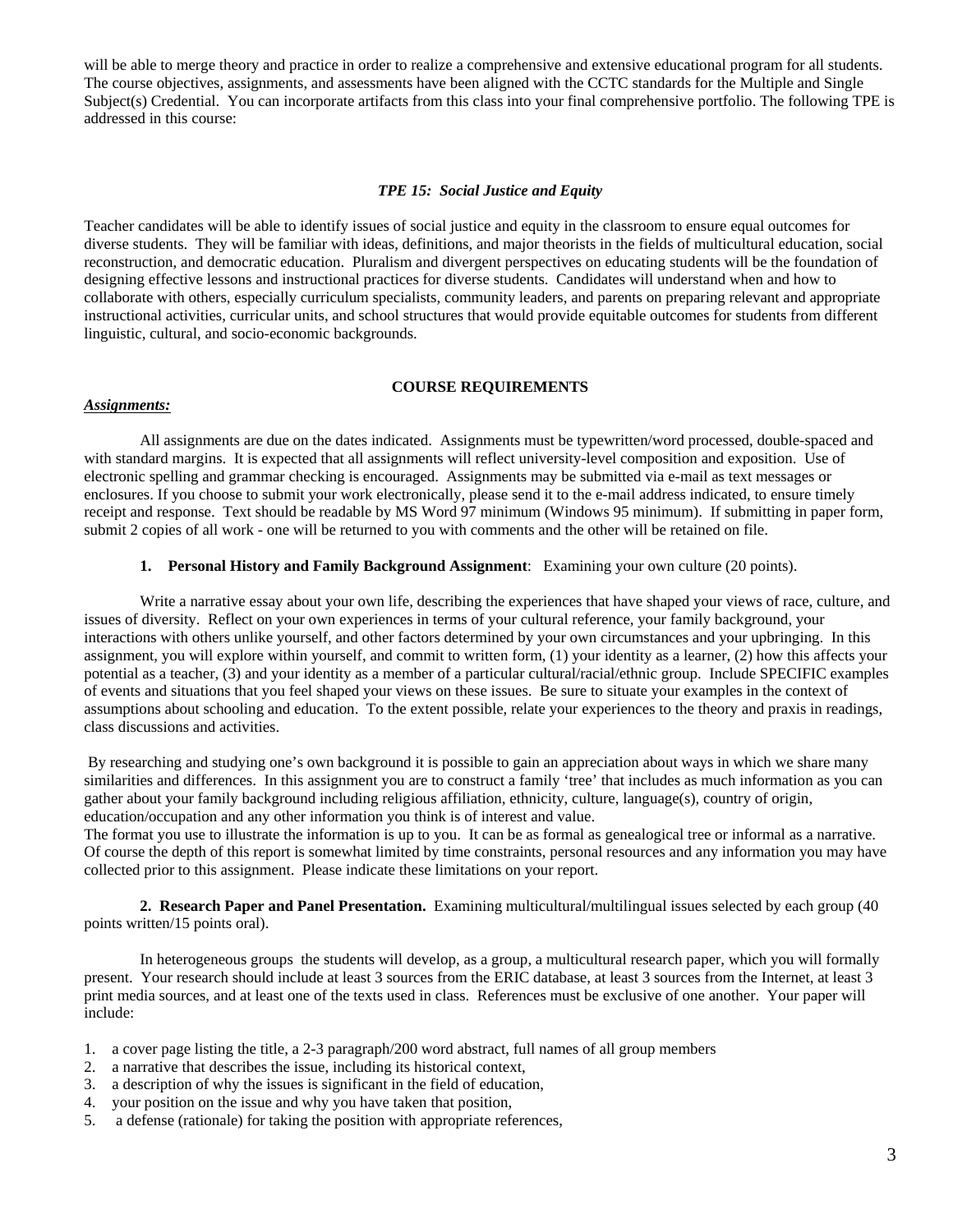- 6. a conclusion regarding the issue, with recommendations for action,
- 7. an annotated bibliography of all references consulted, and
- 8. attachments such as your visual aids for the presentation, graphic organizers, or any supplementary
	- material developed to enhance student learning.

 The length of the paper is determined by the degree to which you articulate the requirements outlined above. Depth of analysis is more important than providing in-depth description. In other words, your paper should answer WHY and HOW, more importantly than WHO, WHAT, WHEN, or WHERE. The paper should be stapled together, and not placed in any kind of binder. Please put your effort into articulating the issue, not developing some time consuming cover on the computer. All papers are due on the last day of class.

 Your panel presentation will be 20 minutes in length. You will present a synopsis of your issue, accompanied by appropriate visual, aural and or tactile aids. The mode of presentation may include skits, simulations, debate, Socratic dialogue, or some other form of multi-modal presentation. You are cautioned NOT to read from the text of your paper. In addition to the 20 minute presentation, you will plan to respond to questions for no more than 10 minutes. Therefore, your group should be prepared to be "on" for  $1/2$  hour. It is a group responsibility to practice and time the presentation and  $Q \& A$  session: presentations which are more than 3 minutes long or short of these parameters will have the grade reduced appropriately (refer to the grading rubric to be distributed separately). At the time of your presentation, you will provide each classmate and the professor with a stapled handout, which includes Items 1, 7 and 8, above. Peer assessment of presentations will be incorporated into the grading process.

**3. Outcome Assessment.** Your opportunity to examine your own learning (25 points).

You will select the most important learning or closely related sets of learning you have acquired during the course. You will write in detail:

- (1) what you learned,
- (2) how you knew you were learning something of significance (assessing your own learning),
- (3) how this will shape your attitudes and demonstrated behaviors as a teacher or in future intercultural interaction, and
- (4) how you will demonstrate overall "cultural competence" (as this definition is developed in class)

Emphasis is placed on your ability to synthesize data around the topic you select, your depth of reflective analysis, your ability to articulate the cognitive, behavioral and affective domains of your learning, and the relationship of this topic to your future growth and professional practice. This paper is due on the last day of class.

**4. Participation.** (15 points) Reflections, Quickwrite activities and other assignments are counted as part of the participation points.

**NOTE:** This is a hybrid course, which means that part of it is delivered face to face and part of it is delivered through online assignments. It is expected that each student will check WebCT for online sessions and that each assignment will be submitted in a timely manner.

## **Possible Topics for Panel Presentations EDUC 364**

- 1. Are two-way models effective in terms of bilingual education?
- 2. Should we educate the children of undocumented workers? Why?
- 3. Why would education that is multicultural and social reconstructionist be more appropriate than other models of multicultural education in today's society?
- 4. Is multiculturalism a better approach to diversity than cultural assimilation?
- **5.** What are the goals and benefits of the "English plus" movement?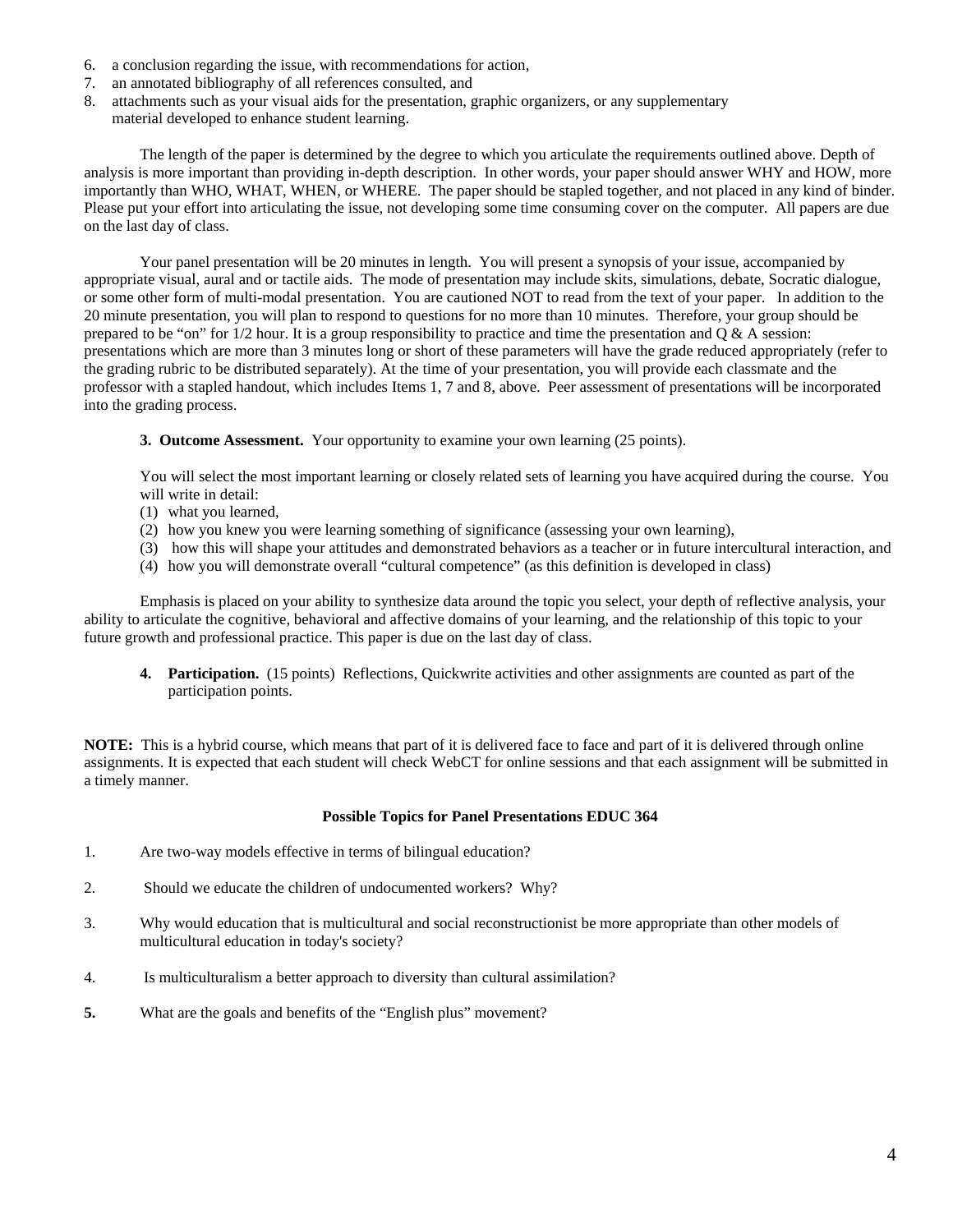## **CSUSM Academic Honesty Policy**

"Students will be expected to adhere to standards of academic honesty and integrity, as outlined in the Student Academic Honesty Policy. All written work and oral presentation assignments must be original work. All ideas/materials that are borrowed from other sources must have appropriate references to the original sources. Any quoted material should give credit to the source and be punctuated with quotation marks.

Students are responsible for honest completion of their work including examinations. There will be no tolerance for infractions. If you believe there has been an infraction by someone in the class, please bring it to the instructor's attention. The instructor reserves the right to discipline any student for academic dishonesty in accordance with the general rules and regulations of the university. Disciplinary action may include the lowering of grades and/or the assignment of a failing grade for an exam, assignment, or the class as a whole."

Incidents of Academic Dishonesty will be reported to the Dean of Students. Sanctions at the University level may include suspension or expulsion from the University.

## **Plagiarism:**

As an educator, it is expected that each student will do his/her own work, and contribute equally to group projects and processes. Plagiarism or cheating is unacceptable under any circumstances. If you are in doubt about whether your work is paraphrased or plagiarized see the Plagiarism Prevention for Students website http://library.csusm.edu/plagiarism/index.html. If there are questions about academic honesty, please consult the University catalog.

## **Use of Technology:**

Students are expected to demonstrate competency in the use of various forms of technology (i.e. word processing, electronic mail, WebCT6, use of the Internet, and/or multimedia presentations). Specific requirements for course assignments with regard to technology are at the discretion of the instructor. Keep a digital copy of all assignments for use in your teaching portfolio. All assignments will be submitted online, and some will be submitted in hard copy as well. Details will be given in class.

## **Electronic Communication Protocol:**

Electronic correspondence is a part of your professional interactions. If you need to contact the instructor, e-mail is often the easiest way to do so. It is my intention to respond to all received e-mails in a timely manner. Please be reminded that e-mail and on-line discussions are a very specific form of communication, with their own nuances and etiquette. For instance, electronic messages sent in all upper case (or lower case) letters, major typos, or slang, often communicate more than the sender originally intended. With that said, please be mindful of all e-mail and on-line discussion messages you send to your colleagues, to faculty members in the College of Education, or to persons within the greater educational community. All electronic messages should be crafted with professionalism and care.

Things to consider:

- Would I say in person what this electronic message specifically says?
- How could this message be misconstrued?
- Does this message represent my highest self?
- Am I sending this electronic message to avoid a face-to-face conversation?

In addition, if there is ever a concern with an electronic message sent to you, please talk with the author in person in order to correct any confusion.

*Appeals:* Every student has the right to appeal grades, or appeal for redress of grievances incurred in the context of any course. Disputes may be resolved informally with the professor, or through the formal appeal process. For the latter, consult Dr. E. Oliver, Associate Dean.

*Ability:* Every student has the right to equitable educational consideration and appropriate accommodation. Students having differing ability (mobility, sight, hearing, documented learning challenges, first language/English as a second language) are requested to contact the professor at the earliest opportunity. Every effort will be made to accommodate special need. Students are reminded of the availability of Disabled Student Services, the Writing Center, technology assistance in the computer labs, and other student support services available as part of reasonable accommodation for special needs students.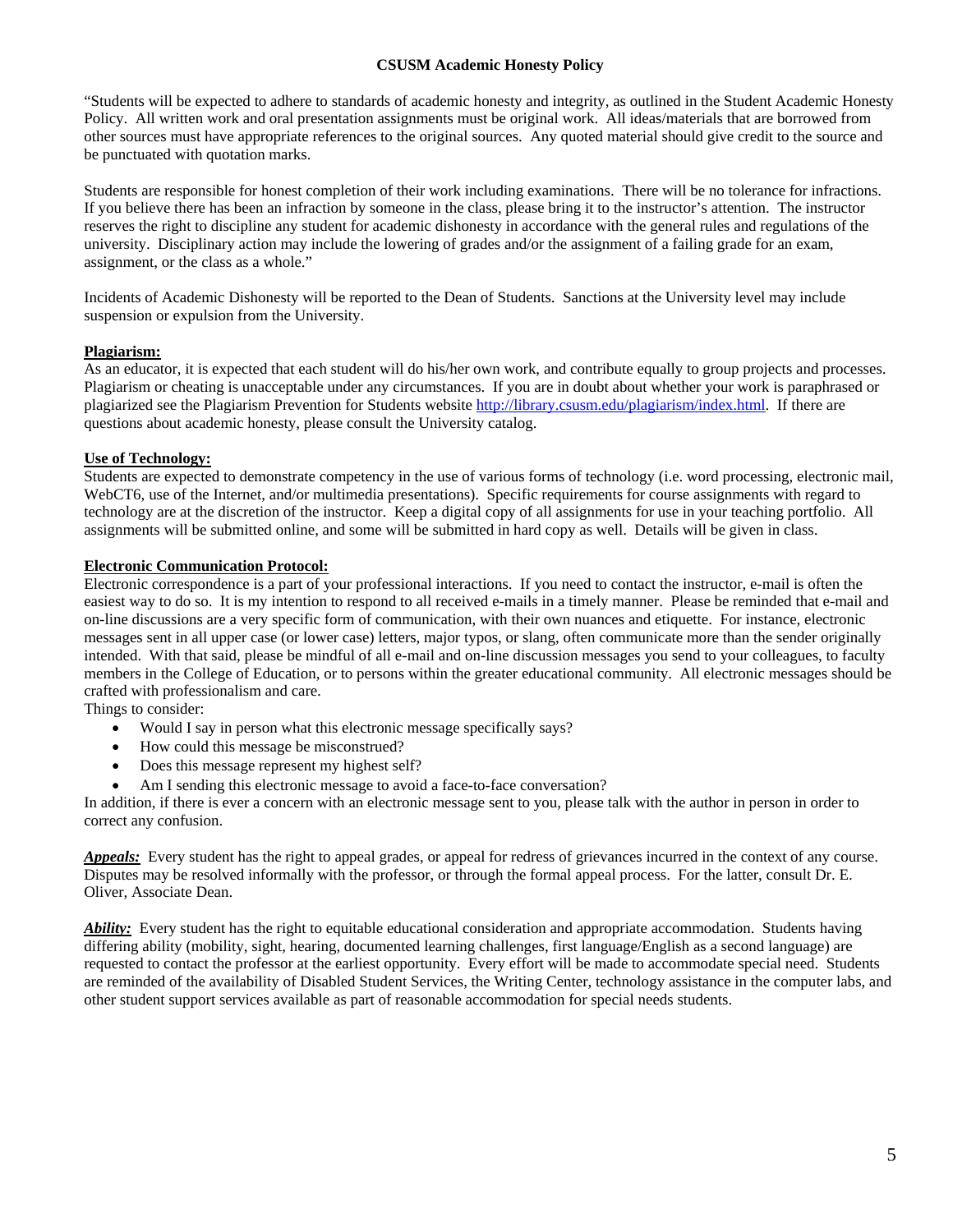#### **Panel Presentation Evaluation EDUC 364**

## **Panel Statement:**

## **1. Was the panel topic clearly defined?**

- **2. Did all group members have a significant role?**
- **3. Was the presentation convincing? Did it cover the main arguments necessary to persuade the audience of the topic statement?**

### **4. Did the panel presentation demonstrate effective communication strategies?**

<u> 1980 - Johann Barnett, fransk politik (</u>

## **Group Evaluations**

|         | Points |                  | Points | Points |
|---------|--------|------------------|--------|--------|
| Group # | Item 1 | Points<br>Item 2 | Item 3 | Item 4 |
|         |        |                  |        |        |
|         |        |                  |        |        |
|         |        |                  |        |        |
| 2       |        |                  |        |        |
|         |        |                  |        |        |
| 3       |        |                  |        |        |
|         |        |                  |        |        |
| 4       |        |                  |        |        |
|         |        |                  |        |        |
| 5       |        |                  |        |        |
|         |        |                  |        |        |
| 6       |        |                  |        |        |
| Totals  |        |                  |        |        |

5. Other comments per Group # (Use back of sheet)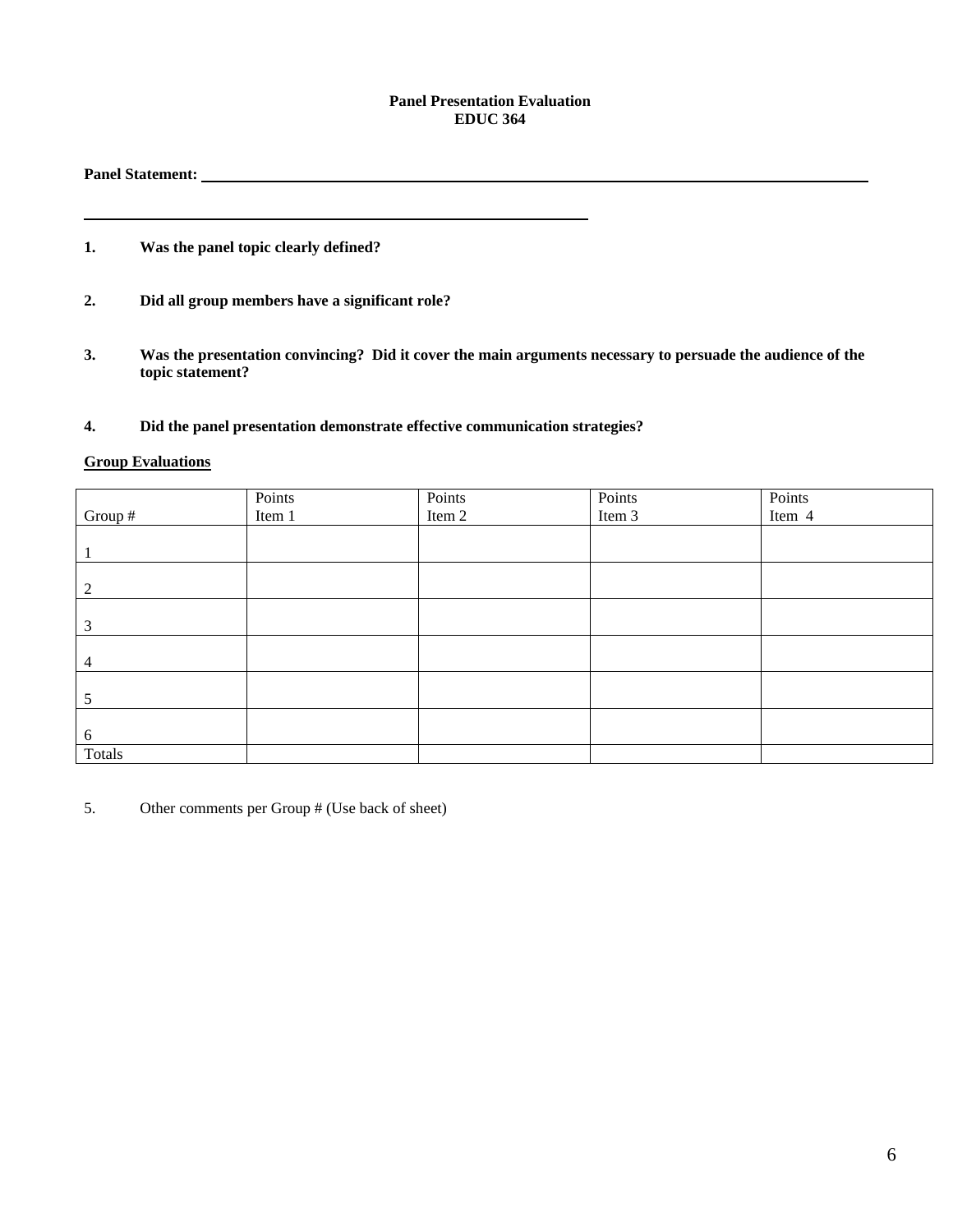| PART 1:<br><b>LANGUAGE STRUCTURE AND</b><br>FIRST- AND SECOND-LANGUAGE<br><b>DEVELOPMENT</b>                                                    | <b>PART 2:</b><br><b>METHODOLOGY OF BILINGUAL,</b><br><b>ENGLISH LANGUAGE</b><br>DEVELOPMENT, AND CONTENT<br><b>INSTRUCTION</b>   | PART 3:<br><b>CULTURE AND</b><br><b>CULTURAL DIVERSITY</b>                                          |
|-------------------------------------------------------------------------------------------------------------------------------------------------|-----------------------------------------------------------------------------------------------------------------------------------|-----------------------------------------------------------------------------------------------------|
| I. Language Structure and Use:<br><b>Universals and Differences</b><br>(including the structure of English)                                     | I. Theories and Methods of<br><b>Bilingual Education</b>                                                                          | I. The Nature of Culture                                                                            |
| The sound systems of language<br>А.<br>(phonology)                                                                                              | Foundations<br>А.                                                                                                                 | Definitions of culture<br>А.                                                                        |
| Word formation (morphology)<br>В.                                                                                                               | Organizational models: What works<br>В.<br>for whom?                                                                              | Perceptions of culture<br>В.                                                                        |
| Syntax<br>C.                                                                                                                                    | C.<br>Instructional strategies                                                                                                    | C.<br>Intra-group differences (e.g., ethnicity,<br>race, generations, and micro-cultures)           |
| Word meaning (semantics)<br>D.                                                                                                                  | II. Theories and Methods for Instruction<br>In and Through English                                                                | Physical geography and its effects on<br>D.<br>culture                                              |
| Е.<br>Language in context                                                                                                                       | Teacher delivery for both English<br>А.<br>language development and content<br>instruction                                        | Cultural congruence<br>Е.                                                                           |
| Written discourse<br>F.                                                                                                                         | Approaches with a focus on English<br>В.<br>language development                                                                  | II. Manifestations of Culture: Learning<br><b>About Students</b>                                    |
| Oral discourse<br>G.                                                                                                                            | C.<br>Approaches with a focus on content<br>area instruction (specially designed<br>academic instruction delivered in<br>English) | What teachers should learn about their<br>А.<br>students                                            |
| Nonverbal communication<br>Н.                                                                                                                   | D. Working with paraprofessionals                                                                                                 | В.<br>How teachers can learn about their<br>students                                                |
| Language Change<br>ı.                                                                                                                           |                                                                                                                                   | C. How teachers can use what they learn<br>about their students (culturally<br>responsive pedagogy) |
| II. Theories and Factors in First- and<br><b>Second-Language Development</b>                                                                    | III. Language and Content Area<br><b>Assessment</b>                                                                               | <b>III. Cultural Contact</b>                                                                        |
| A. Historical and current theories and<br>models of language analysis that have<br>implications for second-language<br>development and pedagogy | Purpose<br>Α.                                                                                                                     | Concepts of cultural contact<br>А.                                                                  |
| <b>B.</b> Psychological factors affecting first- and<br>second-language development                                                             | Methods<br>В.                                                                                                                     | Stages of individual cultural contact<br>В.                                                         |
| Socio-cultural factors affecting first- and<br>С.<br>second-language development                                                                | C. State mandates                                                                                                                 | С.<br>The dynamics of prejudice                                                                     |
| D. Pedagogical factors affecting first- and<br>second-language development                                                                      | Limitations of assessment<br>D.                                                                                                   | D. Strategies for conflict resolution                                                               |
| E. Political factors affecting first- and<br>second-language development                                                                        | Е.<br><b>Technical concepts</b>                                                                                                   | IV. Cultural Diversity in U.S. and CA                                                               |
|                                                                                                                                                 |                                                                                                                                   | <b>Historical perspectives</b><br>Α.                                                                |
|                                                                                                                                                 |                                                                                                                                   | Demography<br>В.                                                                                    |
|                                                                                                                                                 |                                                                                                                                   | Migration and immigration<br>С.                                                                     |

Tentative Class Schedule and Assignments will be found on WebCT under each session.